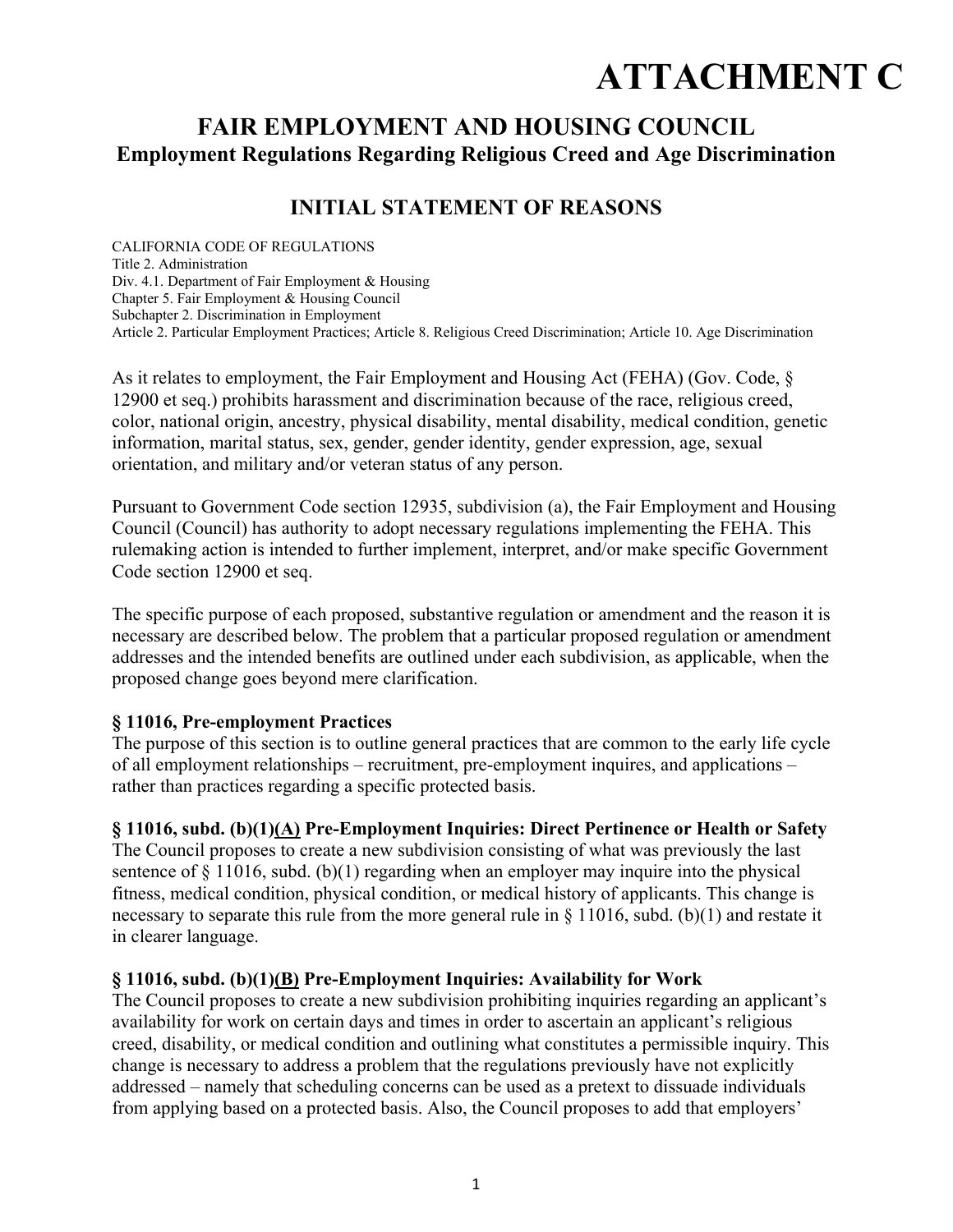other, permissible inquiries must clearly communicate that an employee need not disclose any scheduling restrictions based on legally protected grounds and give an example. This is necessary to provide guidance to employers on how to avoid asking impermissible scheduling questions and demonstrate how employers can do so by giving a practical example.

#### **§ 11016, subd. (c)(3) & (c)(3)(A) Applications and Schedule Information**

The Council proposes to create two new subdivisions, the first reiterating that questions regarding scheduling and availability to work may be impermissible if used to deter applicants who are members of a protected class. Because of the potential for such questions to be unlawfully discriminatory, including by deterring members of protected classes from applying, the subdivision clarifies that such questions should be closely scrutinized by finders of fact in evaluating their legality. See, for example, 29 CFR 1625.4 stating that certain requests facially lawful under federal law will nonetheless be closely scrutinized to assure that they were made for a lawful purpose. The second subdivision applies this rule to online application technology. This change is necessary to address those situations where these technologies are used pretextually to obtain information that can be used in a discriminatory way or the possibility that their use can result in a disparate impact upon protected classes. These subdivisions thus clarify what employers may and may not ask applicants, including through the use of online application technologies, and how to ask if necessary.

#### **§ 11076, Establishing Age Discrimination**

The purpose of this section is to explain how to prove age discrimination, both with disparate treatment and disparate impact theories.

#### **§ 11076, subd. (a) How Employers Discriminate Based on Age**

First, the Council proposes to add denial of employment to the actions for which considering age may be discriminatory. This addition is necessary to clarify and enumerate a clear, but unstated, form of disparate treatment as it relates to age. Second, the Council also proposes to add that the disparate impact theory of discrimination may establish age discrimination if "a facially neutral practice has an adverse impact on applicants or employees over the age of 40." This addition is necessary to clarify that age discrimination – which is limited to "any individual who has reached a 40th birthday" by Government Code section 12926(b) – does not have to be intentional and the disparate impact theory is an alternative, previously unenumerated way of proving it. Similarly, disparate impact discrimination is cognizable under the federal law that prohibits age discrimination, the Age Discrimination in Employment Act of 1967, for both employees and applicants. (See *Smith v. City of Jackson*, 544 U.S. 228 (2005); 29 U.S.C. § 623(a)(l); EEOC, *Disparate Impact and Reasonable Factors Other Than Age under the Age Discrimination in Employment Act*, 77 Fed. Reg. 19080, (Mar. 30, 2012), codified at 29 C.F.R. § 1625.7.) Third, the Council proposes to add that, as with other types of discrimination, the affirmative defense of business necessity is applicable, but a plaintiff may show that "an alternative practice could accomplish the business purpose equally well with a lesser discriminatory impact." This affirmative defense is cross-referenced and spelled out in § 11010, subd. (b) and its inclusion is necessary to clarify the affirmative defense's relevance to disparate impact in age discrimination claims, particularly because it is enumerated in a different article of the regulations. Finally, the Council proposes to add that "[i]n the context of layoffs or salary reduction efforts that have an adverse impact on employees over the age of 40, an employer's preference to retain lower paid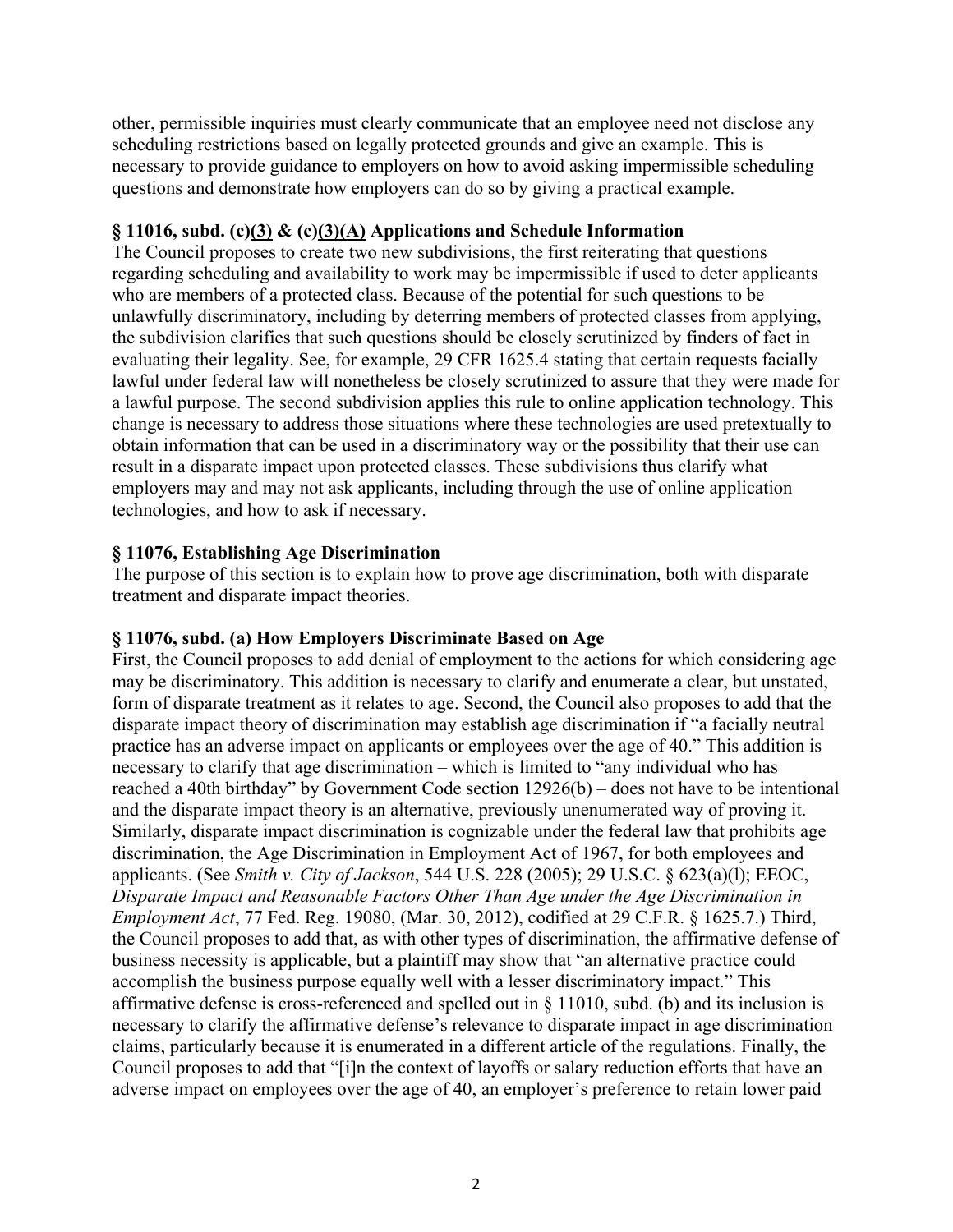workers, alone, is insufficient to negate the presumption." This addition is necessary to clarify an often misunderstood facet of the law and reiterate the legislative findings in Government Code section 12941: "The Legislature declares its intent that the use of salary as the basis for differentiating between employees when terminating employment may be found to constitute age discrimination if use of that criterion adversely impacts older workers as a group, and further declares its intent that the disparate impact theory of proof may be used in claims of age discrimination." Finally, the Council proposes to delete the specific subdivisions in the reference note because subsequent relettering from enacted legislation has rendered them obsolete, and it is the existing convention of the Council and California Code of Regulations to include section numbers without subsection letters.

#### **§ 11078, Pre-Employment Practices**

The purpose of this section is to outline unlawful behavior related to two pre-employment practices: recruitment and advertising.

# **§ 11078, subd. (a)(1) Recruitment**

The Council proposes to add three examples that constitute unlawfully refusing to consider applicants because of their age: "a maximum experience limitation; a requirement that candidates be "digital natives" (an individual who grew up using technology from an early age); or a requirement that candidates maintain a college-affiliated email address." These additions are necessary to update the regulations with examples that were either uncommon or nonexistent when the regulations were originally promulgated but that now appear in job qualifications that may be inadvertently discriminatory.

# **§ 11079, Advertisements, Pre-Employment Inquiries, Interviews and Applications**

The purpose of this section is to outline when the content of advertisements, pre-employment inquiries, interviews and applications can be discriminatory and generally to clarify that bona fide occupational qualification is an available affirmative defense to a claim of age discrimination in each context.

# **§ 11079, subd. (a) Advertisements**

The Council proposes to add a subdivision regarding advertisements to this section by specifying that advertisements "that a reasonable person would interpret as an attempt to deter or limit employment of people age 40 and over are unlawful" and providing examples of prohibited advertisements. These additions are necessary to clarify what practices may have the effect of deterring applicants age 40 or older from applying and to clarify what terminology employers must avoid in order to avoid inadvertently signaling an age preference and to clarify the standard to be applied when analyzing whether a particular advertisement deters or limits the employment of people age 40 and over.

# **§ 11079, subd. (b) Pre-Employment Inquiries**

The Council proposes to provide examples of prohibited inquires "that would result in the direct or indirect identification of persons on the basis of age." These additions are necessary to clarify what amounts to unlawful behavior and guide employers on the propriety of commonly asked, but often unlawful, questions. The Council also proposes to add that the bona fide occupational qualification affirmative defense is applicable in this situation. This is necessary to clarify that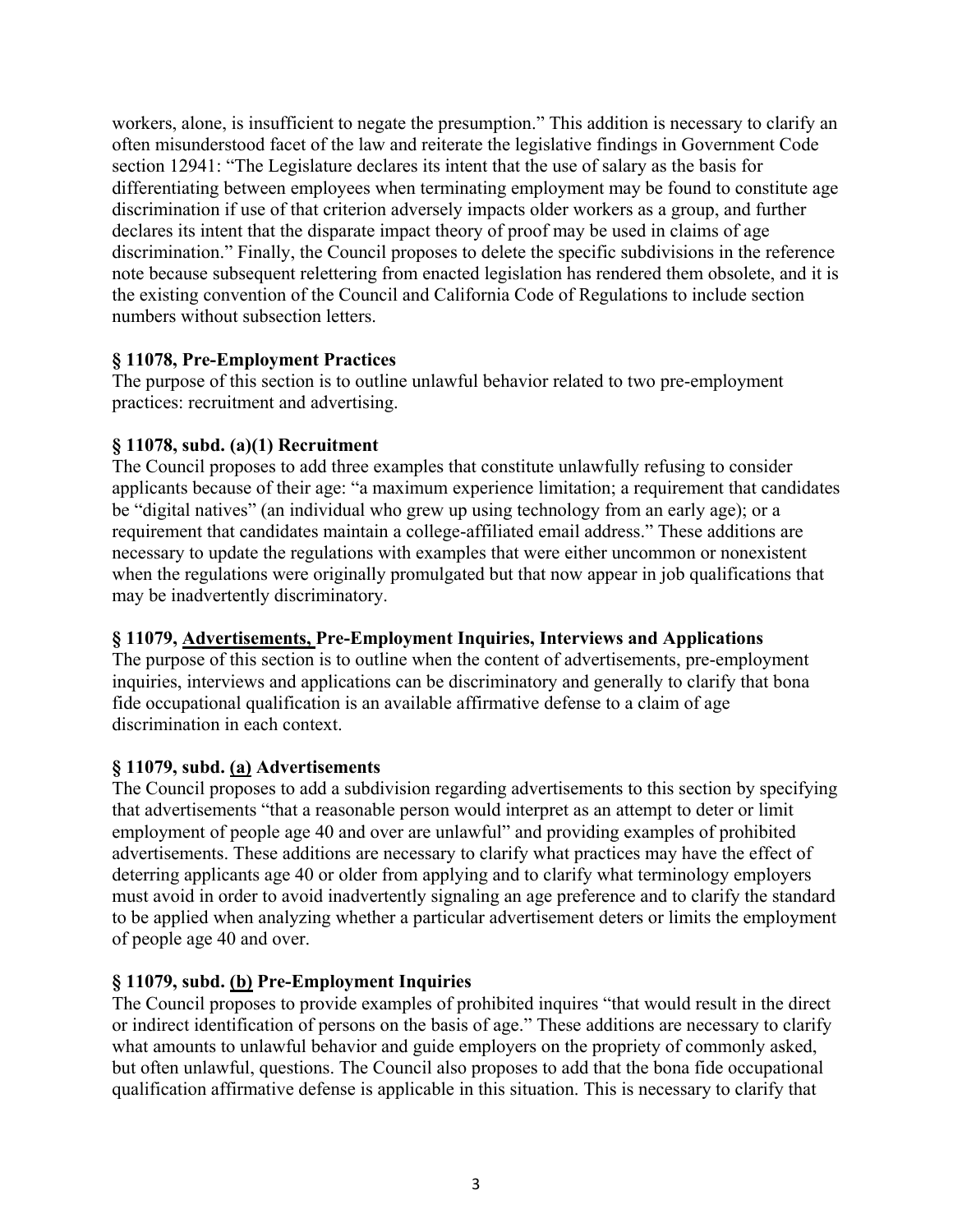that component of Fair Employment and Housing Act jurisprudence is applicable in this context as well.

# **§ 11079, subd. (c) Applications**

The Council proposes to change the requirement from "serious and fair" to "equal" regarding the consideration employers must give to the application form, pre-employment questionnaire, oral application, or the oral or written inquiry of an individual because such individual is over 40. This is necessary to give a clear, consistent standard that employers can use rather than the subjective "serious and fair."

## **§ 11079, subd. (c)(1)-(2) When Applications Are Unlawful**

The Council proposes to add that a "request for information that could lead to the disclosure of the applicant's date of birth or age…is not, in itself, unlawful. However, the application's request for such information may tend to deter older applicants or otherwise indicate discrimination against applicants who are over 40. Employment applications that request such information will be closely scrutinized to assure the request is for a permissible purpose and not for an unlawful purpose." Because of the potential for such questions to be unlawfully discriminatory, including by deterring members of protected classes from applying, the subdivision clarifies that such questions should be closely scrutinized by finders of fact in evaluating their legality. See, for example, 29 CFR 1625.4 stating that certain requests facially lawful under federal law will nonetheless be closely scrutinized to assure that they were made for a lawful purpose. The Council also proposes to add examples regarding online job applications that would violate the aforementioned rule. These additions are necessary to clarify what amounts to unlawful behavior and to update the regulations with examples that were either uncommon or nonexistent when the regulations were originally promulgated. The Council also proposes to add that the bona fide occupational qualification affirmative defense is applicable in this situation. This is necessary to clarify that that component of Fair Employment and Housing Act jurisprudence is applicable in this context as well.

## **TECHNICAL, THEORETICAL, OR EMPIRICAL STUDIES, REPORTS, OR DOCUMENTS**

The Council did not rely upon any technical, theoretical or empirical studies, reports, or documents in proposing the adoption of these regulations.

#### **REASONABLE ALTERNATIVES TO THE REGULATION AND THE AGENCY'S REASONS FOR REJECTING THOSE ALTERNATIVES**

The Council has determined that no reasonable alternative it considered, or that was otherwise brought to its attention, would be as effective and less burdensome to affected private persons than the proposed action, or would be more cost-effective to affected private persons and equally effective in implementing the statutory policy or other provision of law. The Council invites comments from the public regarding suggested alternatives, where greater clarity or guidance is needed.